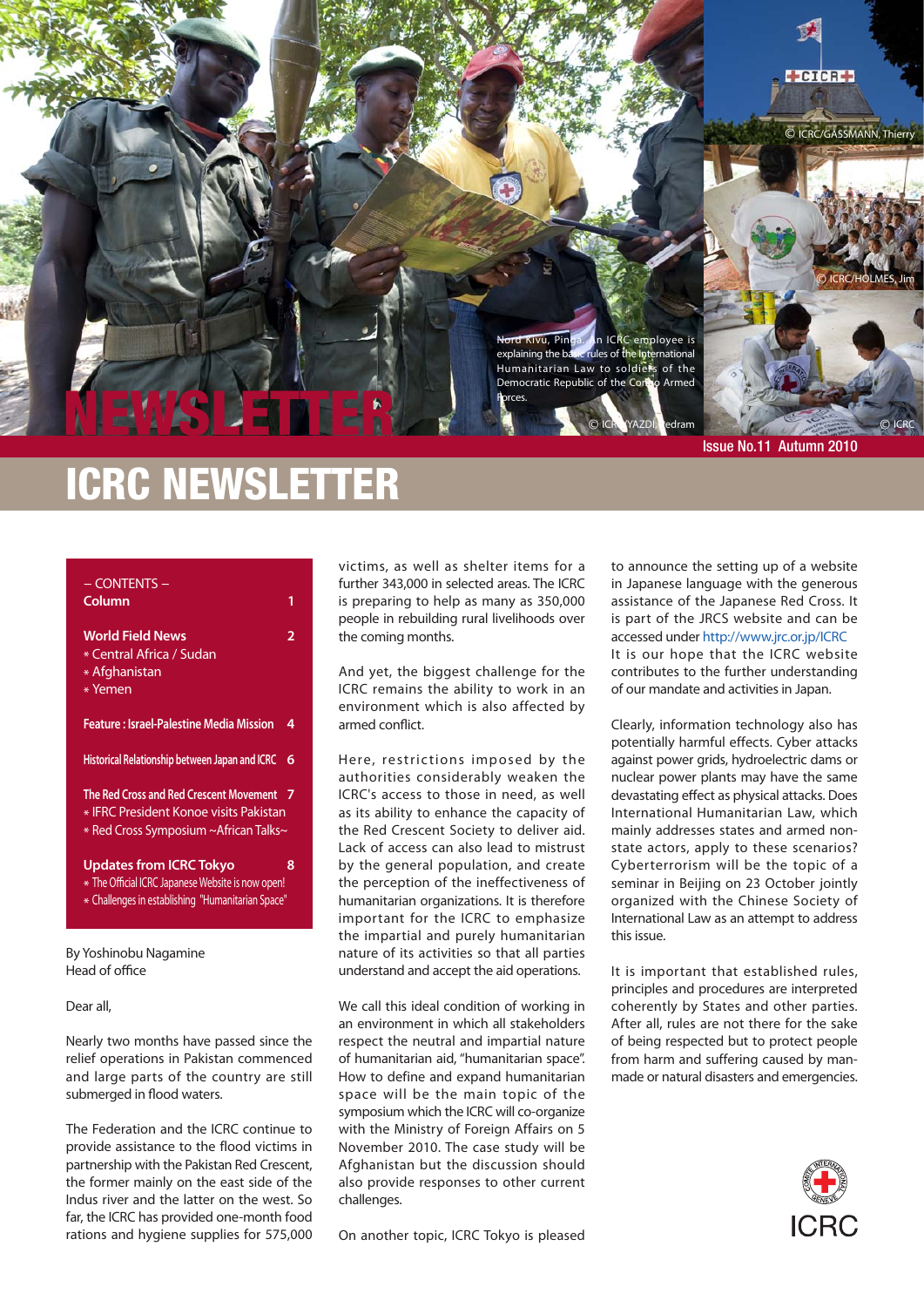# **World Field News**

## $-$  Field activities conducted out of 80 operations worldwide  $-$

## **Central African Republic/Sudan : seven children rejoin their families after escaping violence**

Seven children have rejoined their families in Obo (Central African Republic) and South Sudan with the help of the International Committee of the Red Cross (ICRC). They were separated from their families several years ago by the armed violence in the region.

" The children endured immense suffering and much of their childhood was taken away from them, " says Alexandra Goodlad, head of the ICRC's office in the east of the Central African Republic (CAR). An ICRC plane took four children from Obo to Tambura in Southern Sudan, and then to Juba and Yei, before returning from Tambura to Obo with three children en route to their homes in the CAR. " Being reunited with their families is a first step on the long road to recovery, " explained Goodlad.

David (17) and his younger brother Peter were abducted in 2008 when an armed group attacked their village in South Sudan. The brothers were separated and kept on the move, crossing first into the Democratic Republic of the Congo and then into the CAR. " We had to carry heavy loads barefoot through the bush every day, " says David. " Anyone who became too weak would be killed or left behind without food. I've dreamt so many times of the moment when I could finally go home. " But when David finally managed to flee he found himself far from home, in the north east of the CAR. He approached the Central African Red Cross Society, who contacted the ICRC. David was taken into care in Bangui and the search for his family in Sudan began.

When he returned to Sudan, David discovered that Peter had also made it back. " This is an incredible moment for us, " says their elder brother. " We had given up all hope. We thought they were both dead. "

Restoring family links is one of the priorities of the International Red Cross and Red Crescent Movement. Since the beginning of 2010, the ICRC and the Central African Red Cross Society have enabled the exchange of 417 Red Cross messages and have reunited nine children with their families. In Sudan, the ICRC and the Sudanese Red Crescent Society have carried more than 10,000 messages and reunited 13 children with their families.

## **Afghanistan : war casualties soar in Kandahar hospital**

Geneva/Kabul (ICRC) – The number of war casualties taken to Mirwais Regional Hospital in Kandahar for treatment is hitting record highs. The hospital, which is supported by the International Committee of the Red Cross (ICRC), registered almost twice as many new patients with weapon-related injuries in August and September 2010 as during the same months last year – close to 1,000 compared with just over 500 during the same period in 2009.

"This is just the tip of the iceberg, as those who suffer other sorts of injuries or contract disease as an indirect result of the conflict far outnumber weapon-wounded patients," said Reto Stocker, head of the ICRC delegation in Kabul. Every day, there are mothers who bring their sick children to hospital too late because they are afraid to travel or are held up by

roadblocks, and relatives who take patients home before their treatment is completed. "The result is that children die from tetanus, measles and tuberculosis – easily prevented with vaccines – while women die in childbirth and otherwise strong men succumb to simple infections," added Mr Stocker.

The deteriorating security situation is affecting the Afghan people in many ways. Last week's bombing that left eight children dead in Kandahar, like other serious recent incidents, is an example of how the conflict keeps on raging in various parts of the country.

Meanwhile, the multiplication of armed groups in all parts of Afghanistan is making the tasks faced by the ICRC all the more daunting. "Our greatest challenge consists in maintaining access to the areas hardest hit by the fighting,

but the increase in the number of armed groups is making this much harder for us," said Mr Stocker. "Nevertheless, because the ICRC is engaged in dialogue with all parties to the conflict, it hopes to be able to maintain its presence among the displaced, the detained, the injured or the otherwise war-affected people of Afghanistan."



Operating theatre, Mirwais Hospital, Kandahar.

### **New customary IHL database**

The results of research on customary humanitarian law conducted in 2005 are now available in database form. The new database provides rapid access to the rules of customary IHL and enables users to examine practice around the world. Regular updates will include further examples of national practice.

**Part 1. Rules** offers a comprehensive analysis of the customary rules of international humanitarian law identified by the Study and considered to be applicable in international and non-international armed conflicts.



**Part 2. Practice** provides a summary of relevant state practice including military manuals, legislation, case-law and official statements, as well as practice of international organizations, conferences and judicial and quasi-judicial bodies.

You can access the database on the ICRC website:

Home > Humanitarian law > Treaties and customary law > New customary IHL database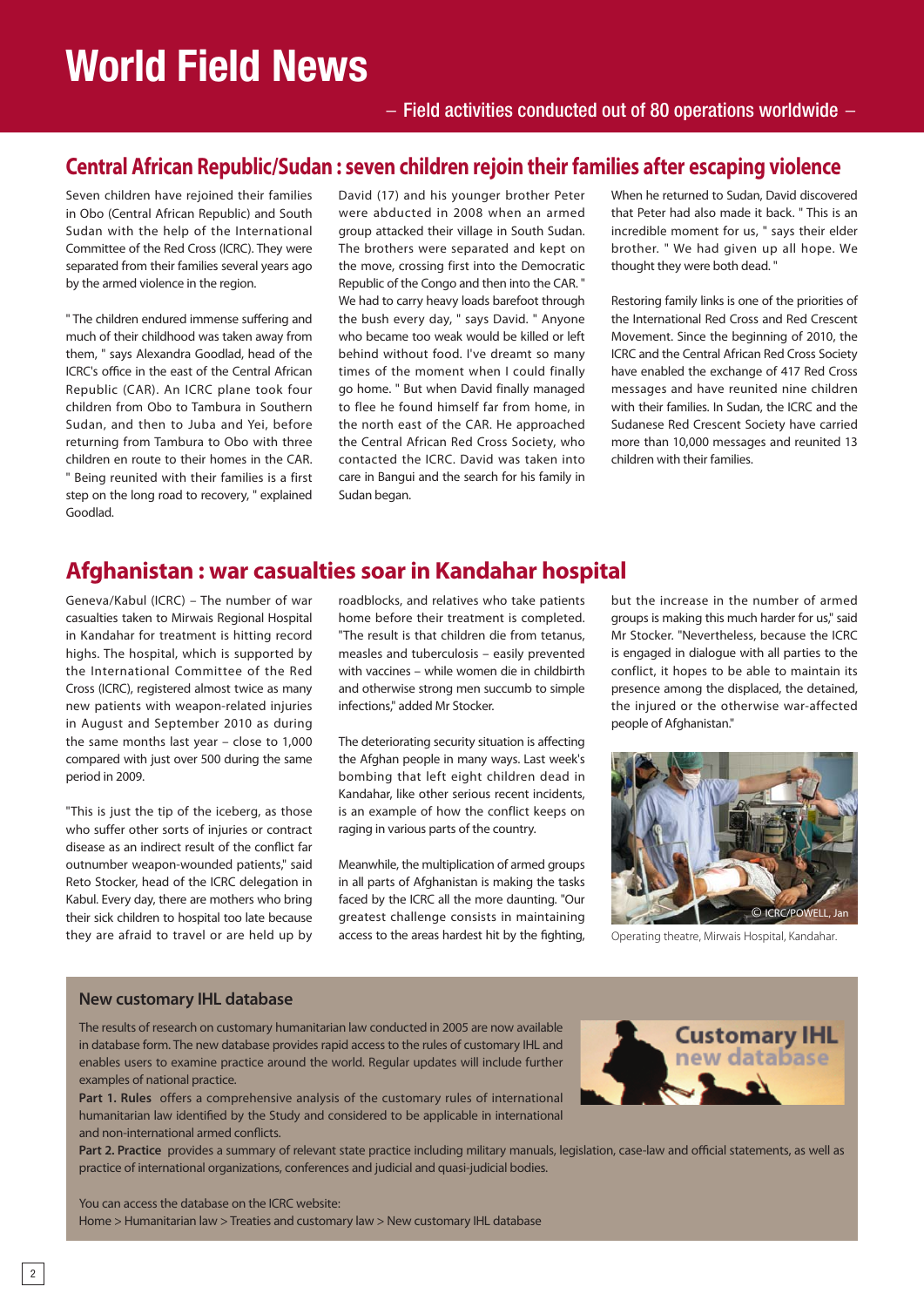## **Yemen : ICRC and YRCS help people displaced by fighting in the south**



Azzan, Shabwa governorate. Over 4,300 IDPs who had fled the nearby city of al-Hota because of fighting are benefiting from 89,000 litres of water per day.

The fighting that erupted in the end of September 2010 in southern Yemen has forced thousands out of their homes. In the north of the country, thousands more remain dependent on humanitarian aid. The ICRC is working with the Yemen Red Crescent Society (YRCS) to supplying urgently needed assistance.

In Yemen's south-eastern governorate of Shabwa, thousands fled the city of al-Hota in search of a safe haven as fighting involving government forces and armed groups intensified in the end of September, leaving their homes, belongings and livestock behind.

"In no time at all, thousands of men, women and children found themselves leaving their homes with no idea where to go," said Myriam El Kholi, head of the ICRC's Aden sub-delegation. Although many joined their relatives in nearby areas, others had no relatives to help them. Seeing that the displaced had no one to turn to, local people took them into their homes, even though they had little themselves.



Bani Sureym, Amran governorate. Joint ICRC/YRCS teams distribute two-month food rations to nearly 2,100 IDPs from the district of Harf Sufyan (Amran governorate) and Sa'ada governorate.

Fighting seems to have calmed down now. Some of those who fled are starting to return home, but many others hesitate, not knowing what the future holds.

The ICRC has been following the situation in the governorate of Shabwa with great concern. The organization will continue to monitor the situation in close cooperation with the YRCS, to get a clearer picture of potential needs.

Meanwhile, in the northern governorates of Sa'ada and Amran, thousands of displaced persons affected by fighting over a number of years are also reluctant to return to their homes. Not knowing whether their houses are still intact, some have decided to continue living with relatives and friends, or in camps managed by the YRCS in Sa'ada governorate. The fasting month of Ramadan and the Eid festivities that followed were particularly tough for them as it was often difficult to find a decent meal to break the fast.

Most of the families who had fled the old city of Sa'ada have returned, although some are still living in tents or with relatives. A number of these "returnees" have lost their sources of revenue and most of their belongings, and remain dependent on humanitarian assistance from the ICRC and the YRCS.

In the governorate of Sa'ada, the ICRC and the YRCS are continuing to help displaced persons in six camps and elsewhere in the governorate. In the northern part of Amran governorate, the two organizations have distributed food to thousands of displaced persons in the areas of Houth, Bani Sureym, Khamer, Rayda and Khaiwan al-Hamra, to tide them over until they are able to support themselves again.

### **Supplying clean water**

• supplied a total of 89,000 litres of water per day (more than 20 litres per person per day) to over 4,300 displaced persons through 16 newly constructed water points in Azzan, Shabwa governorate, in the south west of the country;

**•** finished repairing a rural water network in Aal Hamati, Sa'ada governorate, ensuring that 1,500 residents have clean water;

- is supplying diesel to the Sa'ada Water Board, providing 80,000 residents and returnees with clean water;
- $\bullet$  continued to supply the 10,000-strong camp population in Sa'ada governorate with clean drinking water and adequate sanitation facilities;

 $\bullet$  continued delivering water to more than 2,800 displaced persons located in the area of Aal Thabet (Qataber district, north-west of Sa'ada city) who are living in precarious conditions;

 $\bullet$  finished building six water points in Hawazat and Harf Sufyan (Amran governorate), which are presently supplying 7,400 displaced persons and residents with water; etc.

### **Food and other essential items**

 $\bullet$  distributed one-month food rations to 16,000 displaced persons and residents in the governorate of Sa'ada;

• supplied basic household items to over 8,000 displaced persons and residents in Sa'ada and Amran governorates;

 $\bullet$  ensured that nearly 11,500 internally displaced persons and residents in Houth, Bani Sureym, Khamer, Rayda and Khaiwan al-Hamra (in the northern part of Amran governorate) received one-month food rations.

### **Health care**

 $\bullet$  donated sufficient medical supplies to al-Jumhuiya Hospital in Aden City to treat 50 casualties;

• continued to support 11 YRCS healthcare facilities in Sa'ada governorate, which held over 6,000 consultations;

**.** supported Khaiwan al-Hamra and Khaiwan al-Medina medical facilities (Amran governorate), which together held more than 1,200 consultations;

 $\bullet$  working in cooperation with the Yemen Red Crescent Society and the Ministry of Health and Population, started firstaid training for 40 ambulance drivers and paramedics from Aden's Ministry of Health and from surrounding governorates in the south of the country; etc.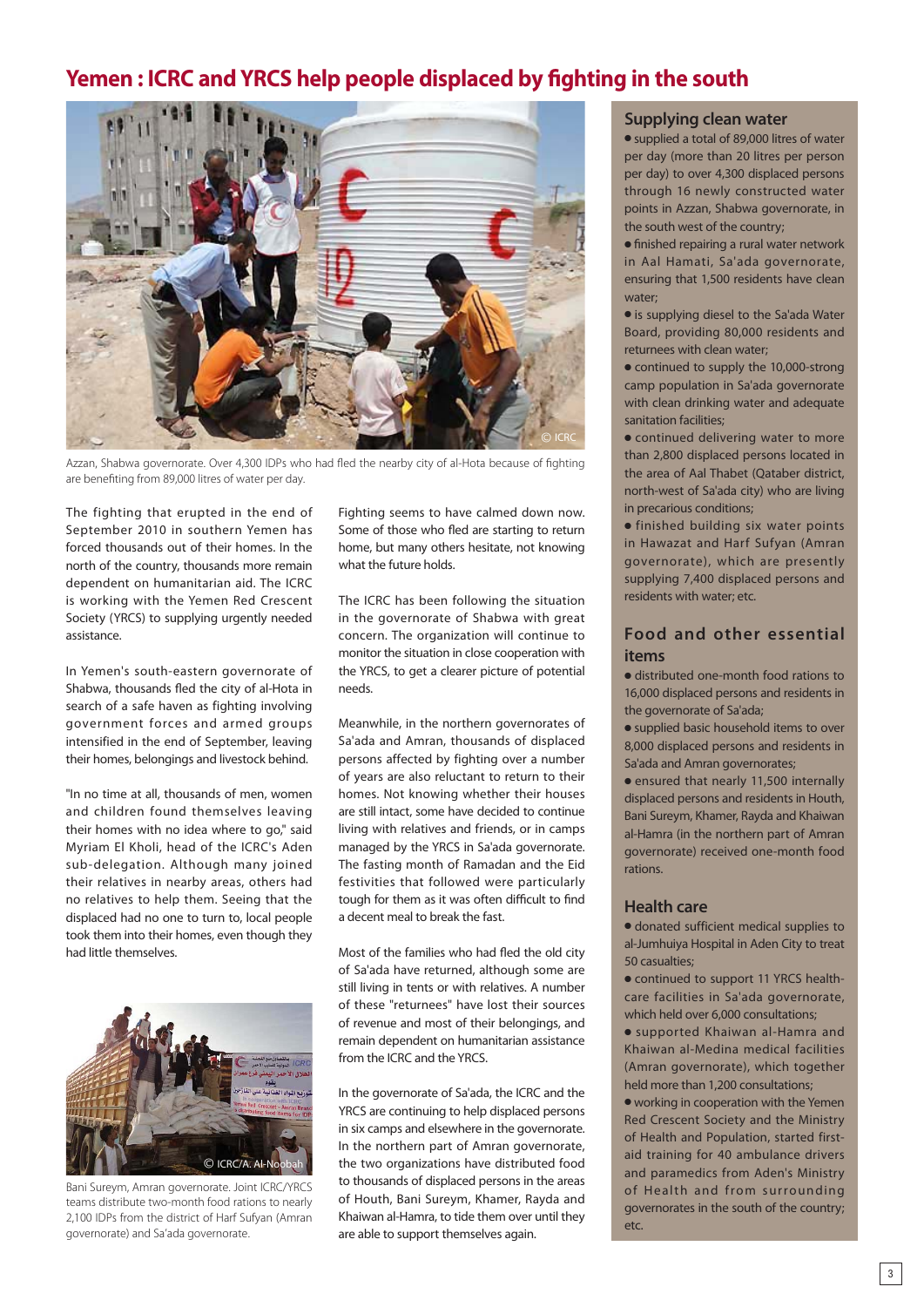# **Israel-Palestine Media Mission Report**

## **Israel and the occupied territories: Media Mission Report**

#### **Hitomi MAKABE ICRC Tokyo Office Communication Officer**

The ICRC is active in more than 80 countries throughout the world, with its longestrunning operations taking place in Israel and the Occupied Territories. Since the 1967 Arab-Israeli War, the ICRC has been deploying assistance and protection in its usual impartial and neutral manner to help those affected by the conflict to live with as much dignity as possible.

For about a week in early August, I visited Israel and its Occupied Territories jointly with ICRC Beijing communication officer. There, we conducted a field trip with both Japanese and Chinese media professionals, who are based in Jerusalem. Together with them, I could have a firsthand look at several projects implemented by the ICRC in the inhabited area of the West Bank and to listen to the experiences of colleagues working in the field.

The projects handled by the ICRC in the West Bank may not be spectacular, but most of them are long-term, implying close contact with people and a sustained response to the local needs. For a country in peace like Japan, fortunately we do not have to face situations requiring such protection or assistance activities. However, in Israel and the Occupied Territories, "the ICRC for when you need protection and assistance under situations of violence" is a firmly established reflex.

Based on my observations during the media mission, I will attempt to convey a sense of what the situation is like at the local level as well as to highlight the various projects managed by the ICRC and the Palestinian Red Crescent Society.

#### **Harsh conditions in "Area C"**

Living without threats to human dignity is difficult for the Palestinians in the Occupied Territories, especially in the region called "Area C" in the West Bank. Encompassing more than half of the West Bank area, "Area C" includes Israeli settlements, is under the civilian and military control of Israel, and movements in this area are highly restricted. In many cases, the occupants of the area have to take a detour in order to avoid checkpoints and barricades, thus spending much more time than they should to reach their destinations. Ambulances run by the Palestine Red Crescent Society are not an exception as there have been cases when patients died during



In front of the ICRC office in Tulkarm: Palestinians holding pictures of imprisoned relatives calling for information about whether they are safe or not, and Japanese and Chinese media gathering materials

transport or when pregnant women have given birth at the checkpoints while waiting for permission to pass.

#### **Hebron: a city under siege**

In the West Bank area, the place where the level of tension between Israeli settlers and Palestinians seemed highest was a city located in the south: Hebron. There, more checkpoints exist than in any other city I visited. Although the ICRC has good relations with the local authorities, our vehicle was stopped several times; on occasion we were made to wait a long time inside the vehicle. The Palestinians must pass through this kind of checkpoints even when they go out to buy their daily food. They are also frequently harassed by settlers during these trips. In the old part of the city, everything was shuttered, and I saw almost nobody on the streets. Several shops had been closed down by the Israeli army; the economy is in a state of depletion and nothing is done to restrain poverty.

According to a study conducted by the ICRC last summer, among the people living in the old part of the town where moves are restricted, 86% are poverty-stricken. Each person has less than 100 yen to cover one month's clothing, food and housing expenses. Through a project aimed at enhancing selfreliance, the ICRC is providing them with rabbits, seeds for planting, training, facilities, etc as many Palestinians earn their living by doing agriculture or stockbreeding. In addition, a project called "cash-for-work" aims at generating employment involving the restoration and maintenance of roads and the

installation of irrigation pipes to ensure access to the fields and a bigger harvest.

**Lives affected by violence and loss of freedom**  In the Occupied Territories, many Palestinians say that they live their lives afraid of threats and violence from Jewish settlers. Following the second Intifada during September 2000, the Israeli army has been able to occupy once again most parts of the West Bank area by 2002. With the stated intention of protecting their country, the Israelis set up checkpoints and separation barriers in various places and increased the frequency of army patrols.

The Palestinians living in Area C of the West Bank are not authorised to build their houses with a free hand. In fact, in the West Bank area and East Jerusalem, within a 3-month span this year, not less than 14 houses were demolished by the Israeli authorities. Still, with the increase in population, many Palestinians continue to construct or extend their houses without building permits in this area, while being prepared that they may be demolished one day. This instability affects family structures; for



The ICRC's flood countermeasure project (Qalqilliya)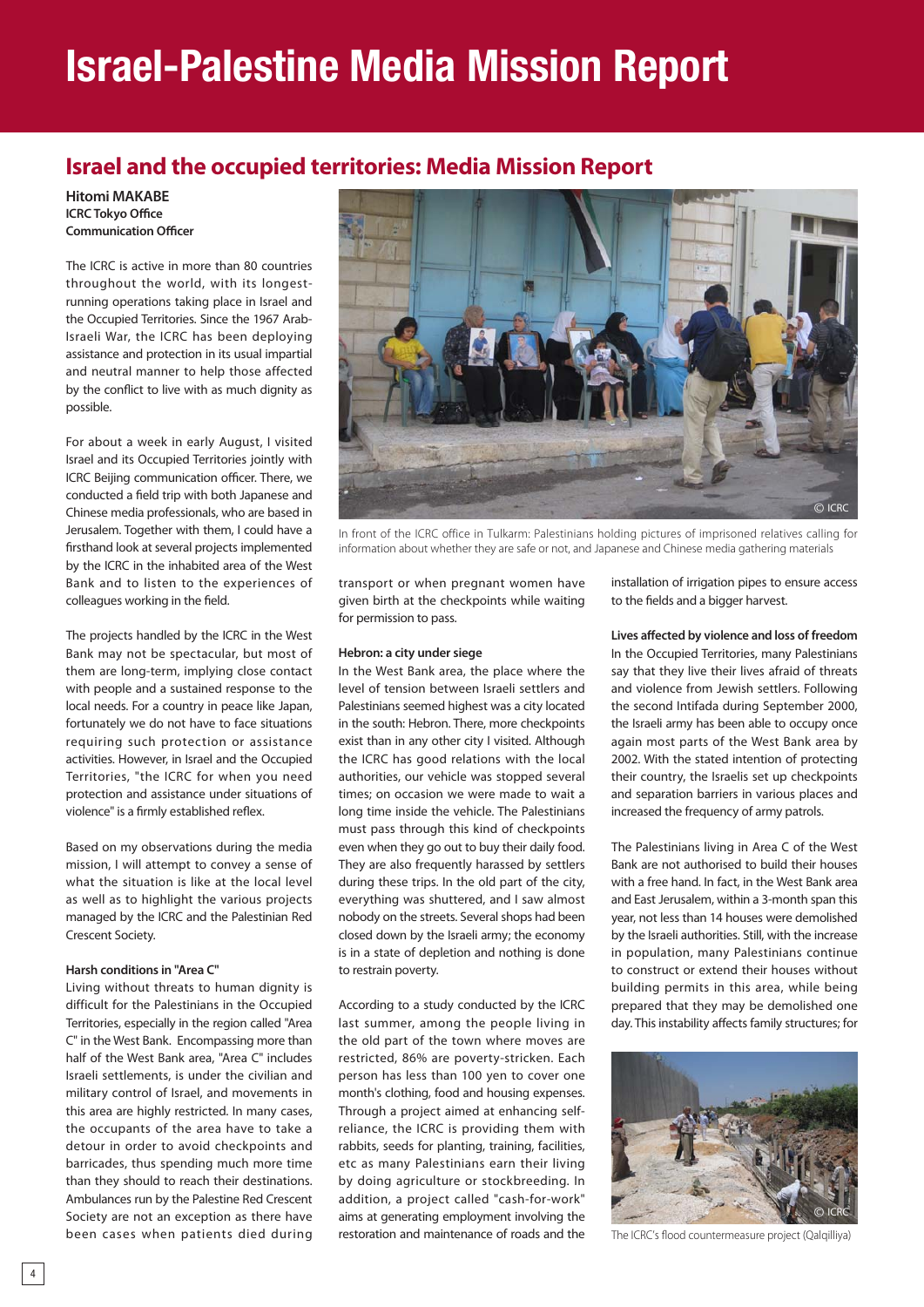example it may be difficult for young couples to live with their parents.

#### **ICRC initiatives to ensure safe water**

In Israel and the Occupied Territories, water is a precious resource. "The Israelis and Palestinians have been quarrelling over land. The fight over water is also a serious problem here" said a local resident. Actually, when I visited the ICRC Sub-delegation in Hebron, no water came out when I flushed the toilet. "This kind of thing often happens" said a colleague with a shrug. After my field visit when I returned to the subdelegation, enough water had been saved so that we could use the toilet again.

Since the installation of new reservoirs in order to collect water is prohibited, the ICRC provides portable water storage tanks for the inhabitants of Hebron suffering from a serious lack of water. However, these tanks become empty within one week. In order to lessen the burdens in an already difficult life, the ICRC supports the installation of water storage facilities and equipment so that the people can enjoy safe drinking water. In the South of Nablus, a large-scale supply system is under construction, which will provide safe water to about 35,000 people in 11 villages.

Speaking of water, the ICRC project also includes flood countermeasures. The city of Qalqilliya, where agriculture is a major activity, was hit in 2005 by heavy rainfall. The water could not drain away because of the separation wall, which resulted in flooding. The ICRC employed 1,100 local people and allocated about 80 million yen for the construction of a drainage canal. In the coming years, approximately 180 farms will benefit from the existence of the canal.

#### **ICRC prison visits**

The ICRC, whose independent and neutral character facilitates approval to visit places of detention, is monitoring the treatment and living conditions of the prisoners held by both the Israeli and Palestinian authorities.

From January to March of this year, the ICRC conducted almost 90 prison visits and visited about 1,600 detainees. Clearly, the number of detainees is exceeding the capacity of the prisons. The people of Nablus employ grim humour at this situation: "When something new is built in this town, it's not a university nor a school, but a prison!" The ICRC office in Jerusalem arranges for buses and organises visitation tours to several prisons everyday so that the immediate family members of the detainees can meet their loved ones. Other relatives can maintain communication with the detainees through Red Cross messages.

#### **Confidential discussionswith stakeholders**

The ICRC periodically holds rounds of talks with the authorities in both Israel and Palestine, as



In Israel and the Occupied Territories, the ICRC has 17 operational sites including the Orthopaedic Centre which provides prosthetic limbs. ICRC delegations are located in Tel Aviv, Ramallah, Nablus, Hebron and Gaza. The ICRC Jerusalem office, where the media mission took place, is the operational base for the ICRC in the West Bank area

well as people possessing influence to improve the situation. During these discussions, the ICRC insists on the necessity of preserving the dignity of citizens.

More than half of the Palestinians live in the West Bank area. As Israel is an occupying power, it has the obligation under International Humanitarian Law to treat civilians humanely at all times. For instance, violence or destruction to the private property of civilians who are not participating in hostilities must cease. The ICRC delegation in Tel Aviv also holds talks with government organisations and the Israeli Defense Forces in order to find solutions which are acceptable under IHL.

Said a resident when asked if he could envisage tranquillity coming back to the area: "We see almost no glimpse of hope. But we do our best to live our daily life."

The troubled living conditions are not the only

issue. In a situation where the dignity of human beings is not protected, what is a life without hope? Thus among other considerations, the ICRC and similar organisations, as well as the international community, must continue to be cognisant of the suffering of civilians in this, and other regions of the world.



Rabbits provided as part of the self-reliance support project (Hebron)

### **Under international humanitarian law…**

As the occupying power, Israel has an obligation to treat the civilian population humanely at all times. It must allow the natural growth of the West Bank's population and economy and must ensure that Palestinians have adequate access to water and health care. It must also refrain from any requisition of, destruction of, or damage to property belonging to civilians not required by imperative military necessity. The law specifically prohibits the transfer of the occupier's civilian population into the territory it occupies. Finally, the West Bank Barrier is contrary to IHL, in as far as it deviates from the "green line" (the Armistice Line of 1949) into occupied territory.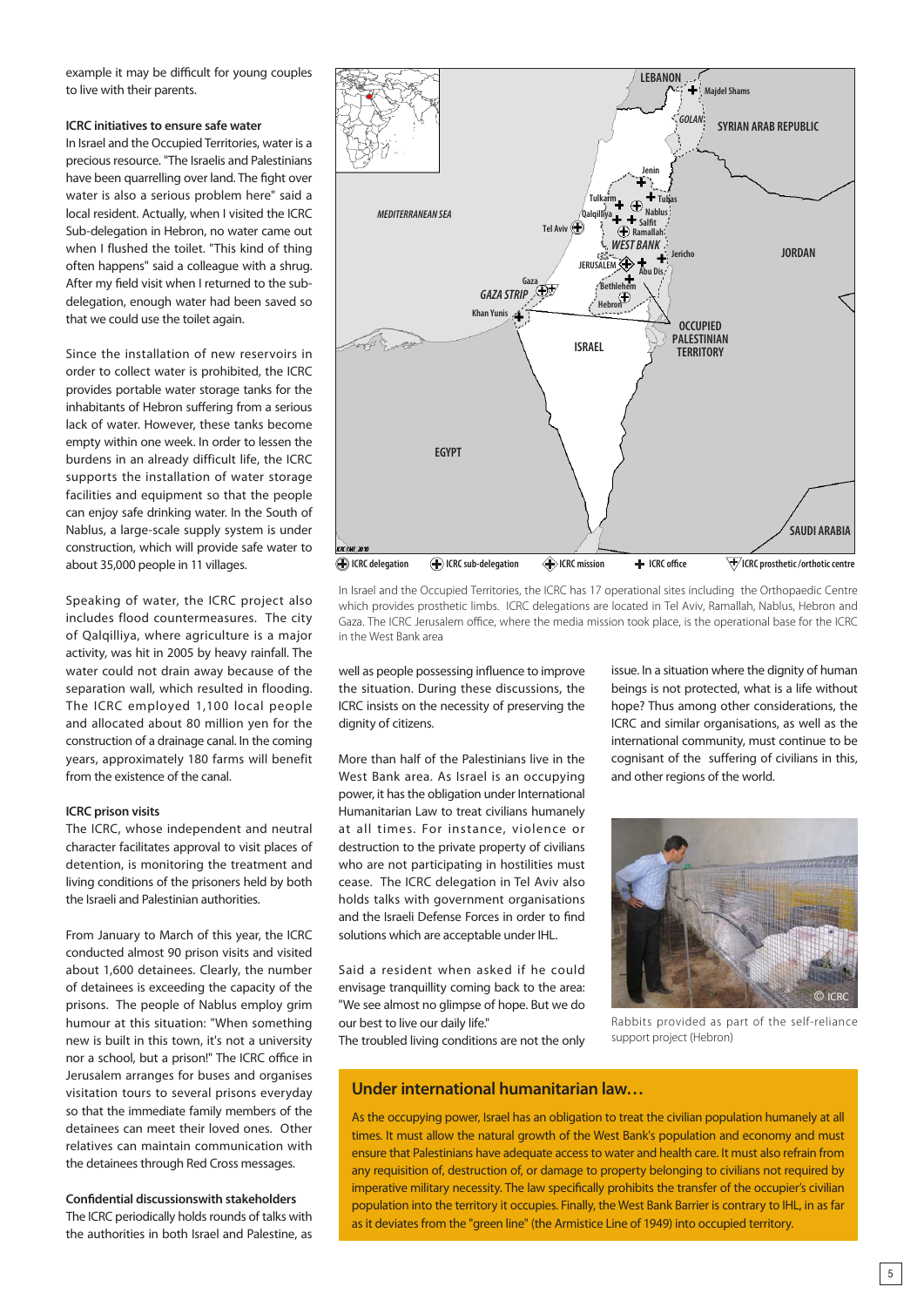# **Historical Relationship between Japan and the ICRC**

A new historical series about Japan-ICRC relationship

# **Japan Taking the First step for "International Humanity"**

#### **Accession to the Geneva Conventions**

 With persuasion from the Japanese Red Cross, in 1886 the Japanese government decided to sign the Geneva Convention, also known as "the Red Cross Convention", which defines the treatment of those wounded or captured during military conflict. The Convention not only marks the beginning of the humanitarian principles of the Red Cross, but it is also the very basis of the other Geneva Conventions

which follow. It was the two Siebold brothers (the sons of Dr. Philipp Siebold who was renowned for having introduced Western medicine to Tokugawa Japan) who were instrumental in this process. Japan therefore officially became a member of the Red Cross Movement, and by acceding to the Geneva Convention, Japan took its first step towards participation in international humanitarian assistance.

## **Japanese - Sino War and Japanese - Russo War**

#### **First assistance in conflict**

 The first assistance in conflict by the Japanese Red Cross happened during the Sino-Japanese war in 1894, when a medical team offered aid. With the report of the outbreak of the war, the Japanese Red Cross immediately urged the government to conclude an agreement with China concerning the protection of the injured (at the time, China had not yet signed the Geneva Conventions). Although it was unable to fulfill this request, the government

confirmed its respect for the principles of the Geneva Conventions and gave permission to the Japanese Red Cross to commit to relief activities. Though it had only been 19 years since the foundation of Hakuai-sha (the Philanthropic Society, which later became the Japanese Red Cross), 70,000 people assisted in the relief efforts. This successful assistance on the part of the Japanese Red Cross was widely recognised both domestically and internationally as a commitment to the

**First Asian country to participate in Conference** Following approval by the International Committee, in 1887 the Japanese Red Cross participated in the 4th International Conference of the International Red Cross and Red Crescent Movement held in Karlsruhe, Germany. This Conference is the supreme deliberative body of the Movement and Japan was warmly welcomed as the first Asian country to participate.

principles of the Geneva Conventions as well as a notable contribution to the humanitarian spirit of the Red Cross and Red Crescent Movement.

#### **Medical assistance during the Russo-Japanese War**

 The year 1904 marked the outbreak of the Russo-Japanese War. The Japanese Red Cross, whose performance in the Sino-Japanese War was widely recognised, received a request from the Japanese government to send assistance to the field. In response, the Red Cross sent 152 aid teams as well as 5170 staff to Manchuria, Korea and Japan to work mainly in military hospitals. In addition, two medical ships, the "Hakuai-maru" and "Kosai-maru" were active in both Continental Asia and in Japan, and also contributed to the transport of Russian internees. Japan and Russia were both members of the Geneva Convention and the two countries worked together in humanitarian activities. At that time, ICRC couldn't set up the delegation in Japan for the geographical reason. So, it encouraged Red Cross societies of other countries to support Japanese Red Cross Society's mission and send the support fund to JRC.



The crew of the sunken battleship Rurik being treated at the Sasebo hospital.

Reference : "Jindou – Sono Ayumi Nihon Sekijujisha Hyakunenshi", Japanese Red Cross, 1979. Tadao Inoue, "Sensou to Kyusai no Bunmeishi", PHP kenkyusyo, 2003. "Nihon Sekijuji Souritsu 125 shunen kinen shi", Japanese Red Cross, 2002. "Nihon Sekijuji Souritsu 130 shunen kinen shi", Japanese Red Cross, 2007.

**1863** Establishment of the International Committee for

**1873** Vienna World Expo Meeting of Iwakura Mission and Moynier, the Chairman of the International Committee for Relief to the Wounded. **1876** Renamed the International Committee of Red

Relief to the Wounded **1864** Signing on the First Geneva Convention **1867** The first Red Cross International Conference Paris

World Expo **1871** Iwakura Mission

- **1877** the battles of the Southwestern Rebellion Establishment of Philanthropic Society
- **1886** Signing of the Secomd Geneva Convention
- **1887** Renamed JRCS Joined in ICRC
- **1894** Japanese-Sino War
- **1904** Japanese-Russo War
- **1914** World War 1
- **1919** Establishment of IFRC
- **1920** Three JRCS nurses receive prized Nightingale Medal
- **1931** Manchurian Incident
- **1937** Sino-Japanese War

**1939** World War 2

- **1941** the Pacific War
- **1942** Establishment of representative office of ICRC in Japan
- **1945** Atomic bombing of Hiroshima and Nagasaki War's end
- **1949** Establishment of Four Geneva Conventions
- **1953** Accedence of Japan to four Geneva Conventions
- **1977** Establishment of two Protocols
- **2004** Accedence of Japan to two Protocols
- **2009** Establishment of Japan Office of ICRC

Cross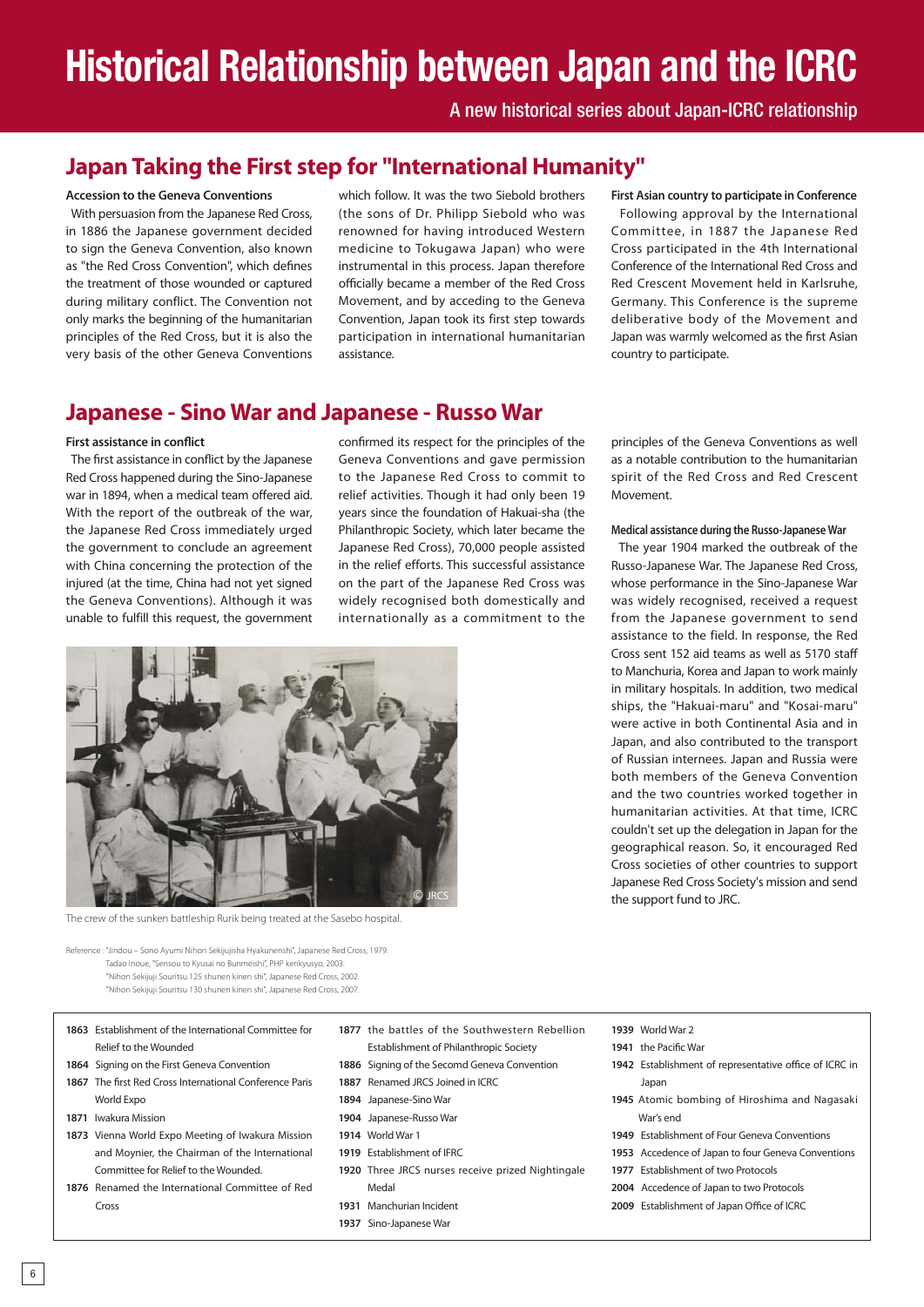# **The Red Cross and Red Crescent Movement**

 $-$  JRCS activities as a part of the Red Cross and Red Crescent Movement  $-$ 

## **IFRC President Konoe visits flood-affected areas of Pakistan**

The record floods that struck Pakistan in July – August 2010 continue to take a massive toll on the country's population, particularly on rural communities and remote regions already reeling from armed violence.

In fact, the scale of the damage and impact on the population - over 20 million victims and 1.9 million collapsed houses - has been estimated as being much larger than that of the Haiti earthquake (2 million victims) and the Northern Sumatra earthquake (approximately 430,000 collapsed houses).

As of October 2010, the Red Cross and Red Crescent Societies of some 37 countries, including Japan, have cooperated with the Pakistan Red Crescent Society (PRCS) in providing emergency support intended for nearly a million people.

The JRCS supplied 14.500 plastic sheets, 25,000 blankets and 2,000 kitchen sets (worth 40 million yen including transport charges). In August and September, the JRCS dispatched doctors, nurses, and administrators, a few of whom worked together with a medical team organised by the French Red Cross Society.

IFRC President Konoe made an assessment visit to the devastated areas in Pakistan from 29 September to 1st October. While in

Charsadda (to the north-west of Pakistan), which was damaged severely by the floods, he pointed out that "flooded houses and fields are still covered with mud. Unless these layers of thick mud are removed, they cannot reconstruct houses and restart agriculture. I am very worried about the health of the people in shelters. What are essential for victims now include not only immediate relief items such as water, food and medical care, but also longterm support."

President Konoe appealed to the international community for some 6.3 billion Japanese yen for long-term recovery initiatives such as medical care, water supply and sanitation. IFRC will assist in supporting temporary housing and rehabilitation for 130,000 families; however, there is a shortfall of approximately 1500 million yen.



IFRC President Konoe being briefed on the needs of people affected by the severe floods.

## **The 24th Red Cross Symposium**

'The Red Cross Symposium' has been a part of 'NHK Helping Hands Campaign' co-organized by the Japanese Red Cross and NHK since 1987.

This year, the focus of the humanitarian assistance discussions will be on Africa, where some areas continue to be affected by political instability and natural disasters, thus increasing the vulnerability of women, children and other groups.



C ICRC/DEMEOCO, Bruno

**Date and Time :** 2010 November 23 (Tuesday, Holiday) 14:30 – 16:30 (open at 14:00) **Venue :** Omotesando Hills, main building B3F Space O 4-12-10, Jingumae, Shibuya-ku Organized by Japanese Red Cross and NHK **Guests :** Coordinator / Katsuhiko Hibino (Artist) Panelists / Makoto Katsumata (Professor of Meiji Gakuin University, Department of International Studies) Izumi Mori (Model, TV personality) Mango Sakaki (Musician) Field Reporter / Maki Igarashi (Japanese Red Cross Kenya Office)

**On Air on TV (planned date) :** December 4th, Educational TV, 16:00-17:00 "TV Symposium"

(there may be changes in date)

**For any inquiries, contact the following :** Japanese Red Cross International Department Planning and Coordination Division TEL. 03-3437-7087